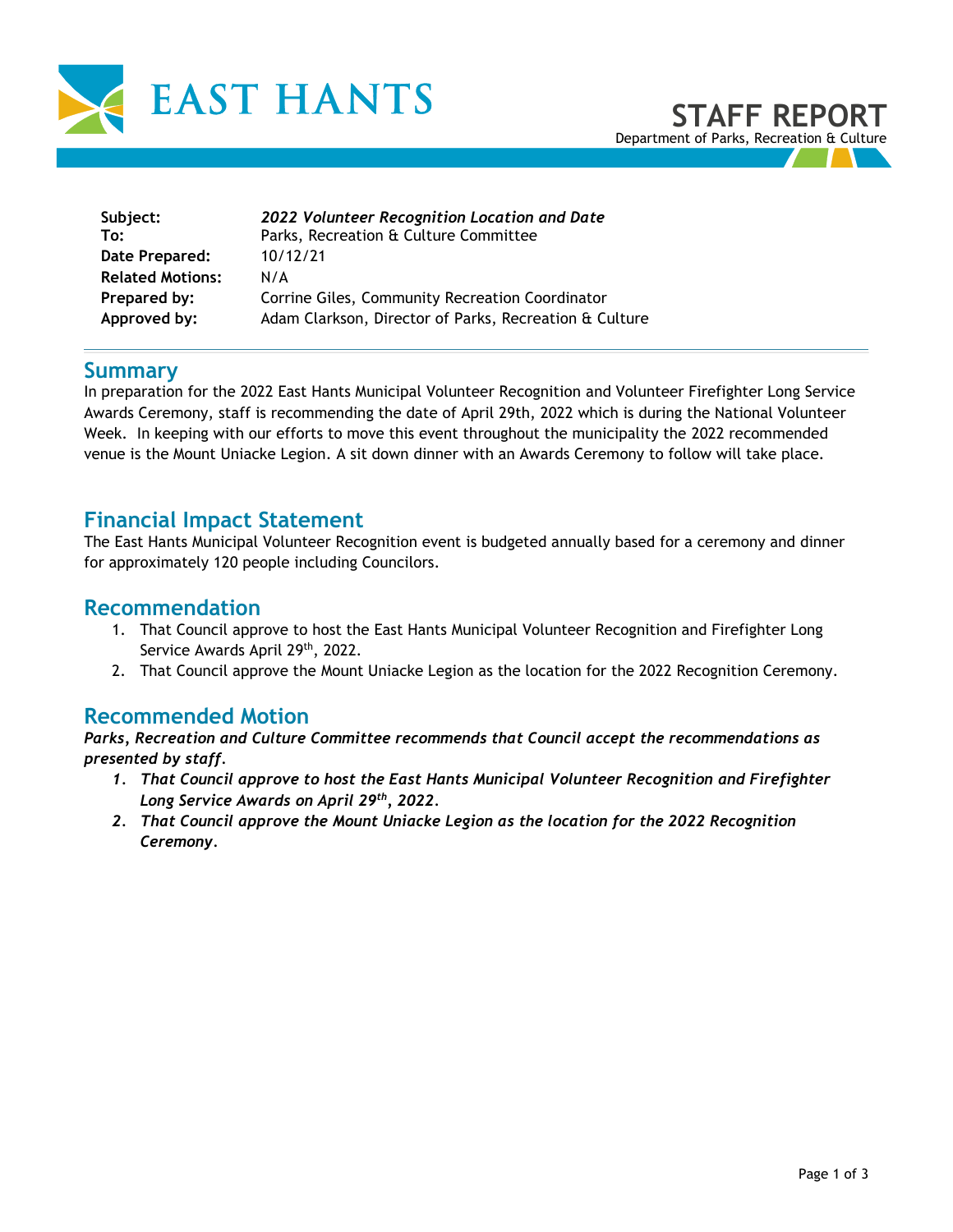### **Background**

The Municipality of East Hants Volunteer Recognition Awards dinner is held annually as a way to recognize the important role that volunteers play in our municipal programs and services. Each year a different location is chosen which allows the municipality to showcase the event in as many communities as possible.

In 2019 the event was hosted at the Rawdon Fire Hall, in 2020 and 2021 we were scheduled to host the event at the Uniacke Legion but due to COVID-19 restrictions we were unable to host an in-person event.

In 2021, twelve Volunteer Fire Fighters were recognized for serving thirty years or more and awarded the Municipal Volunteer Fire Fighter Long Service Award.

The Municipal event historically attracts 18 to 24 volunteer nominees who are nominated by local community groups and organizations for the over and above contributions to their community. Each nominee receives a Shining Star Award.

A Model Volunteer will be awarded from the Shining Star recipients of the Community Volunteer nominees determined by Parks, Recreation and Culture staff based on the significant contributions and impact the nominee has in East Hants. This recipient will represent East Hants in attending the Provincial Volunteer Celebration in 2023.

It is expected that there will be an estimated 5-10 Long Service Fire Fighter recipients.

The evening consists of a reception, sit down dinner and recognition awards to end the evening.

#### **Discussion**

Staff is recommending the location of the Mount Uniacke Legion for the 2022 East Hants Municipal Volunteer Recognition and Long Service Volunteer Fire Fighter Awards.

Staff is recommending the recognition ceremony be held on Friday April 29<sup>th</sup>, 2022. All public health measures will be followed for an in person event.

In 2020 and 2021 Volunteer Recognition was present in an Online Presentation format due to COVID-19 restrictions. If Council were to choose this format or if COVID-19 restrictions change to be unable to host an in-person ceremony, the online presentation would be similar to 2020 and 2021:

- Social Media Campaign
- Online Presentation on the website
- Councillors would have the opportunity to present a recognition certificate and gift to the nominated volunteers.

#### **Alternatives**

- 1. If the suggested date of Friday April  $29<sup>th</sup>$ , 2022 is not acceptable, staff would make the recommendation of an alternate date.
- 2. Online Presentation